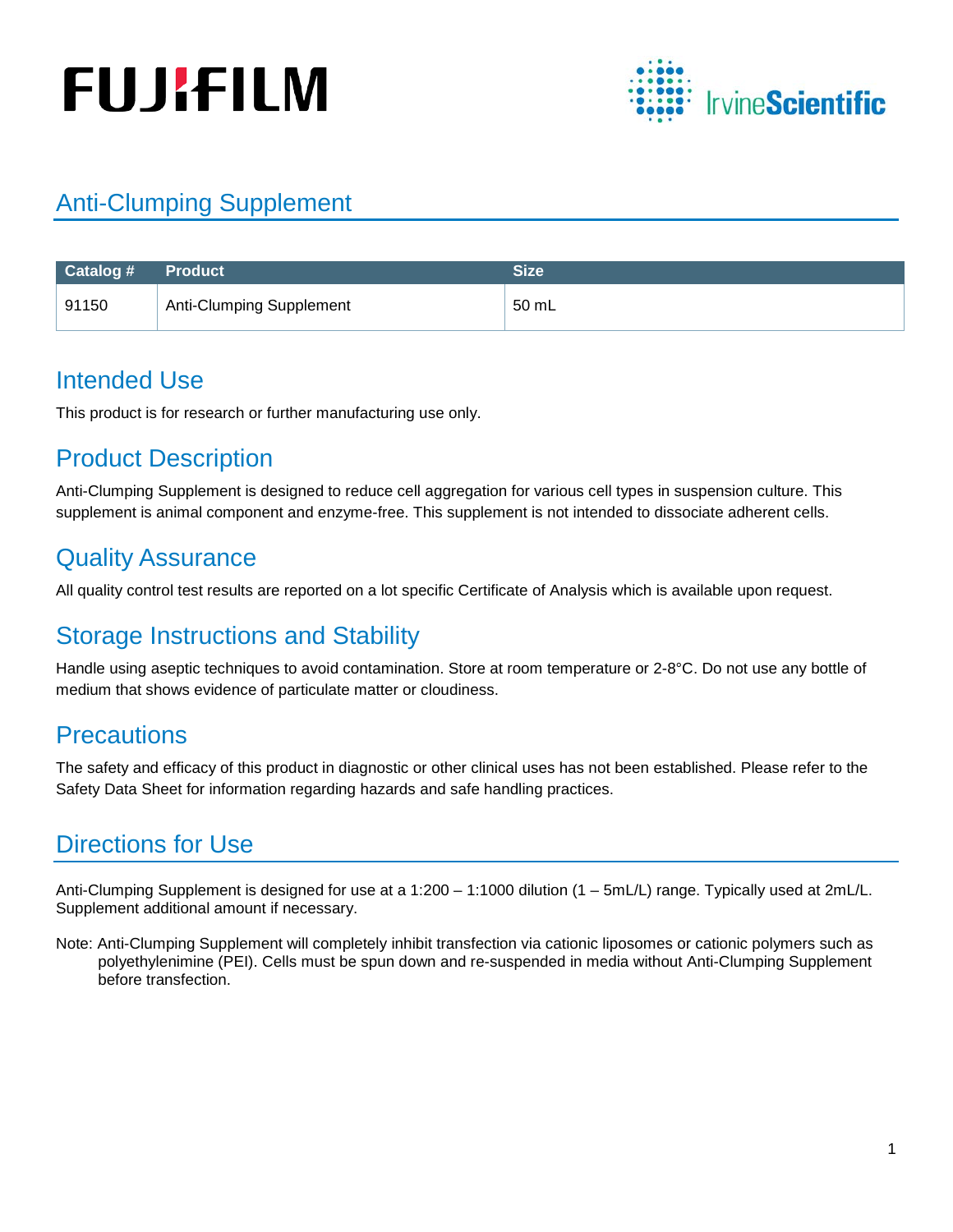### **2mL/L of Anti-Clumping Supplement added to HEK293 cultures**

### **Without supplement**



#### **With supplement**